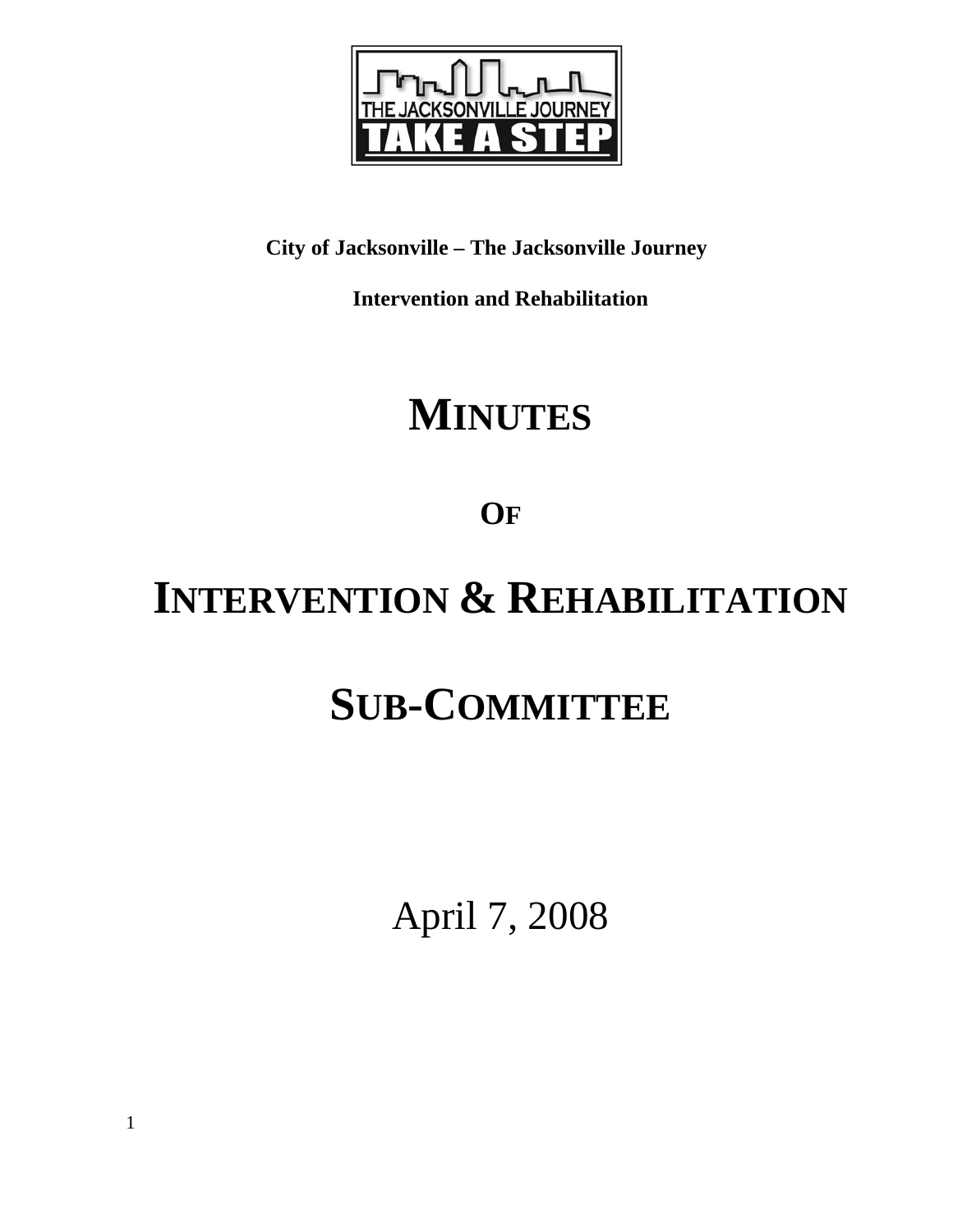## **The Jacksonville Journey – Intervention & Rehabilitation**

## **Sub-Committee**

**April 7, 2008** 

**2:30 p.m.**

**PROCEEDINGS before the Jacksonville Journey – Intervention & Rehabilitation Sub-Committee taken on Monday, April 7, 2008, Edward Ball Building, 8th Floor – 214 N. Hogan Street, Jacksonville, Duval County, Florida commencing at approximately 2:30 p.m.** 

**Intervention & Rehabilitation Sub-Committee** 

**John Coxwell, Chair Ron Autrey, Member Bob Baldwin, Member Gordon Bass, Jr., Member Karen Bowling, Member Lad Daniels, Member Latroy Daniels, Member Ron Foster, Jr., Member Reginald Gaffney, Member Kevin Gay, Member Michael Hallett, Member Elder Harris, Member Wyllie Hodges, Member Joseph Hutchinson, Member Cal Jackson, Member Sharon Kirkland, Member Ray Reid, Member David Stevens, Member William Sulzbacher, Member Angelia Turner, Member Sherron Watson, Member**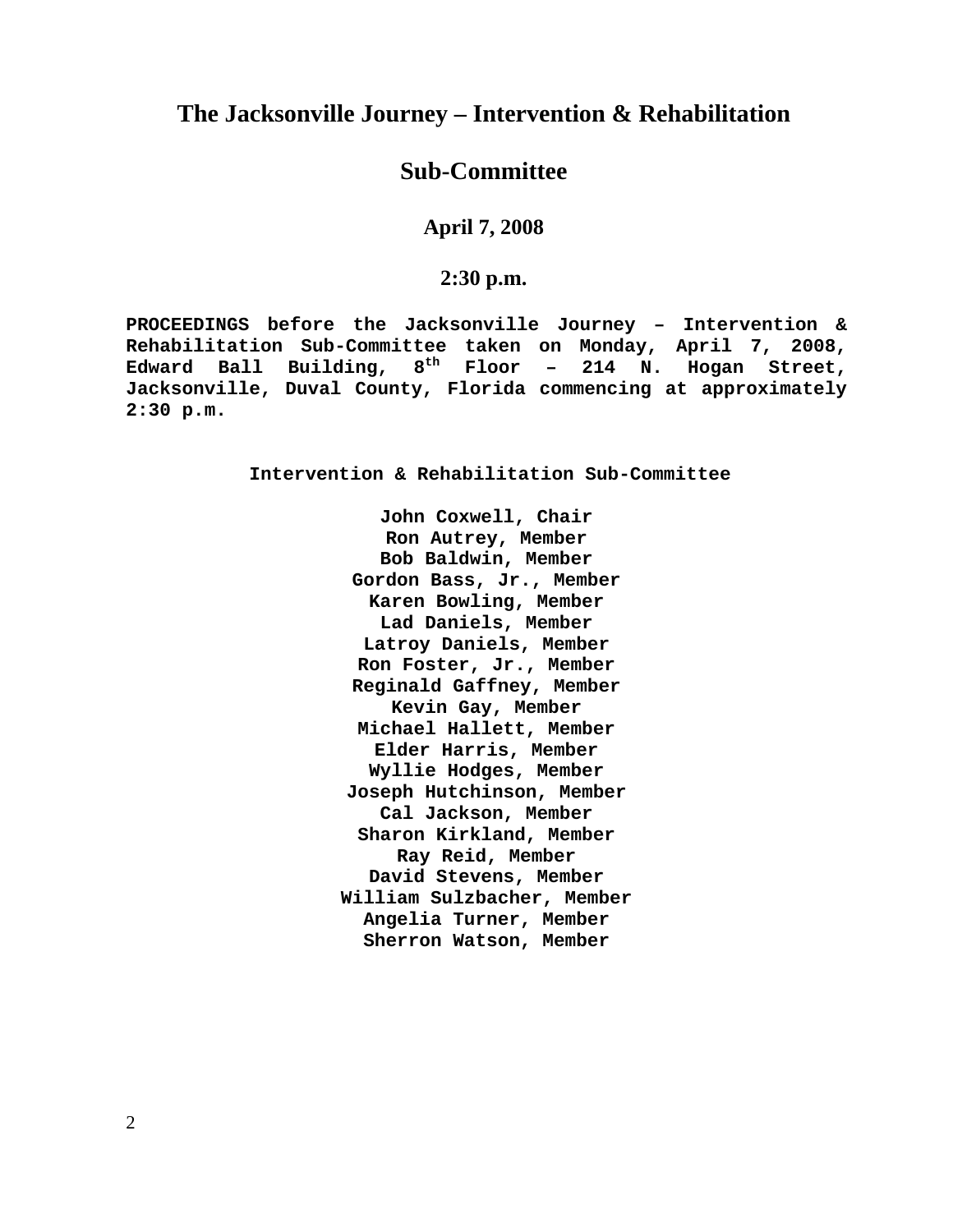### **APPEARANCES**

**COMMITTEE CHAIRS & MEMBERS:**

JOHN COXWELL, Chair RON AUTREY, Member BOB BALDWIN, Member GORDON BASS, JR., Member KAREN BOWLING, Member LAD DANIELS, Member REGINALD GAFFNEY, Member KEVIN GAY, Member MICHAEL HALLETT, Member WYLLIE HODGES, Member DAVID STEVENS, Member WILLIAM SULZBACHER, Member ANGELIA TURNER, Member SHERRON WATSON, Member

#### **ABSENTEE MEMBERS:**

LATROY DANIELS, Member RON FOSTER, JR., Member ELDER HARRIS, Member JOSEPH HUTCHINSON, Member CAL JACKSON, Member SHARON KIRKLAND, Member RAYMOND REID, Member

#### **STAFF:**

KERRI STEWART GINNY WALTHOUR SHAWN JEROR

#### **OTHERS PRESENT:**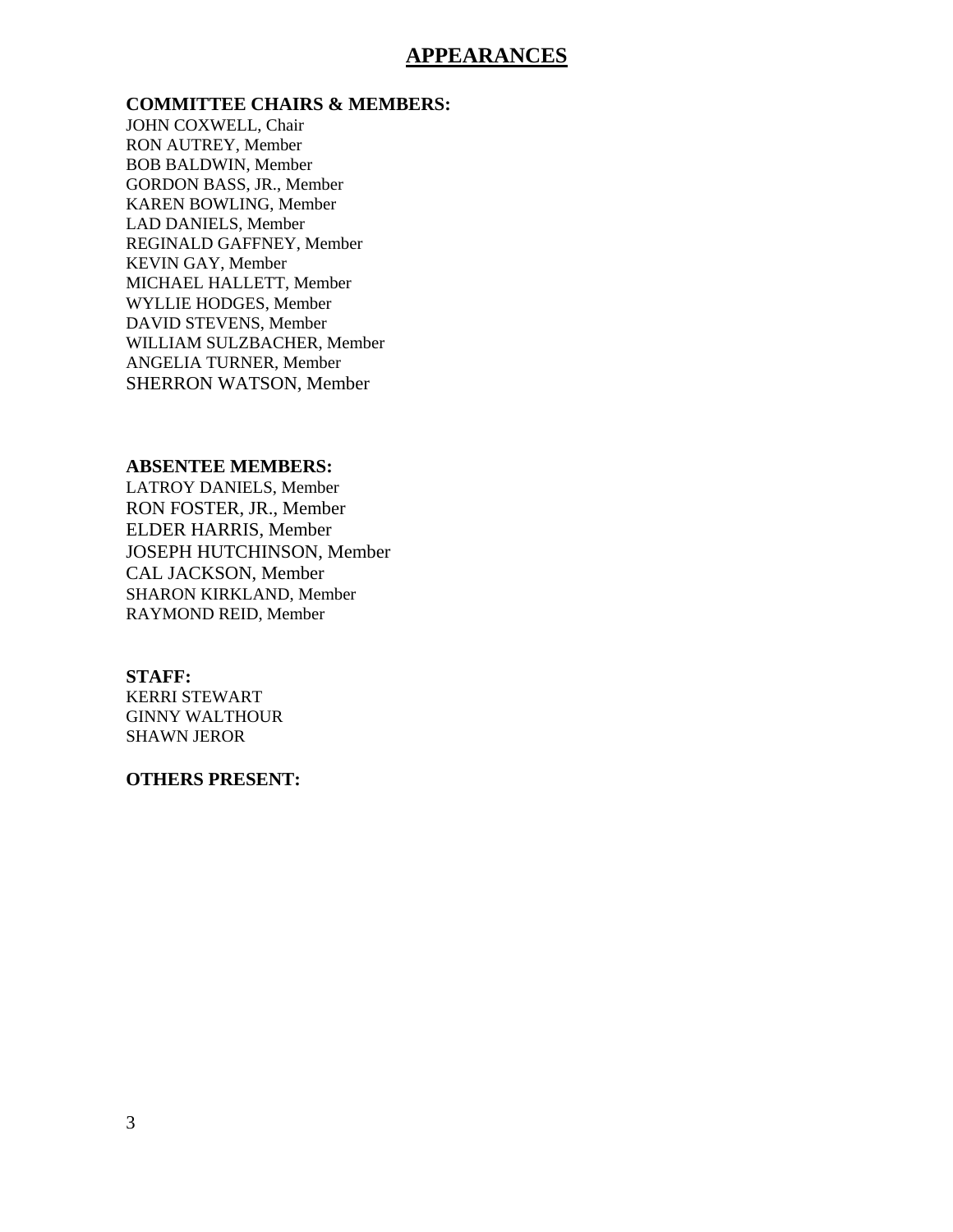#### **PROCEEDINGS**

April 7, 2008

Intervention and Rehabilitation Sub-Committee 2:30 p.m. **Call to Order and Comments.** Chairman Coxwell called the meeting to order at approximately 2:36 p.m.

**Purpose of Meeting.** Discuss the Mayor's crime initiative – The Jacksonville Journey – Take a Step – Intervention and Rehabilitation Sub-Committee.

Chairman Coxwell presented motion to approve the minutes from the last meeting. Motion was approved and carried.

Chairman Coxwell introduced the first presenters of the day. Reverend Georgia Gaston, pastor of Mt. Zion Methodist Church and Co-President of The Interfaith Coalition for Action, Reconciliation, and Empowerment (ICARE), presented a program overview of ICARE (handout provided). Her request to the subcommittee was to recommend funding expansion of their program to maximize their resources for providing community services. Following the presentation, the floor was opened to questions. Q. How long has your program been in existence? Since 1991. (Director Gordon Bass) This program is a very successful program. Q. Is your program specifically for adults? Yes.

Following Ms. Gaston's presentation, sub-committee member Michael Hallett made a presentation entitled "Best Practices in Justice Programming" where he discussed the elements of successful programs, where the high crime areas of Jacksonville lie, and expanding assets for fighting crime, and moving forward.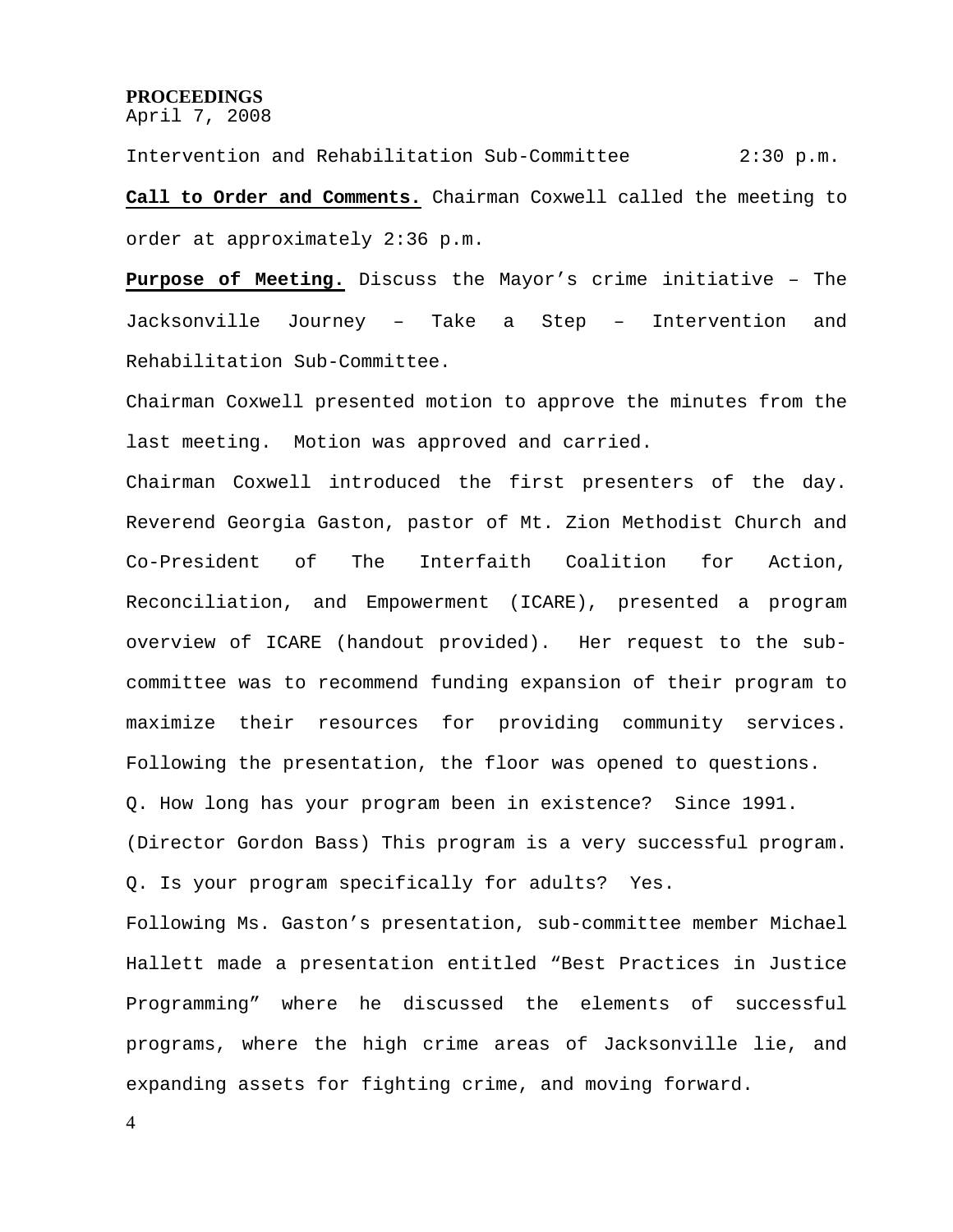Q. When faced with hard financial times and limited employment opportunities, where do we find employment for individuals with barriers (criminal history, criminal record, etc.)? We need to partner with employers in the community to determine their employment needs and willingness to hire these people.

The next item on the agenda was for the workgroups to present their recommendations to Chairman Coxwell for further recommendation to the Steering Committee. William Sulzbacher with the Juvenile Intervention Strategies Workgroup was the first to present. Recommendations were presented as follows (handouts outlining recommendations were distributed):

1. Maintain current inventory of intervention and prevention programs and seek additional funding for programs designed

for youth/juveniles being run by the State Attorney's Office. Following committee discussion and recommendation clarification, motion to approve was seconded and passed. Sub-committee member Michael Hallett opposed the recommendation.

2. Begin community-wide discussion to develop a Juvenile Detention Alternatives Initiative (JDAI) program in Jacksonville. This recommendation would consider successful concepts developed by the Annie E. Casey Foundation.

Following committee discussion and recommendation clarification, motion to approve was seconded and passed.

3. Identify community based programs, grass roots efforts that make a significant impact and difference in the high crime areas within the Jacksonville community.

5 Q. Can we add to this to build organizational capacities? Yes, to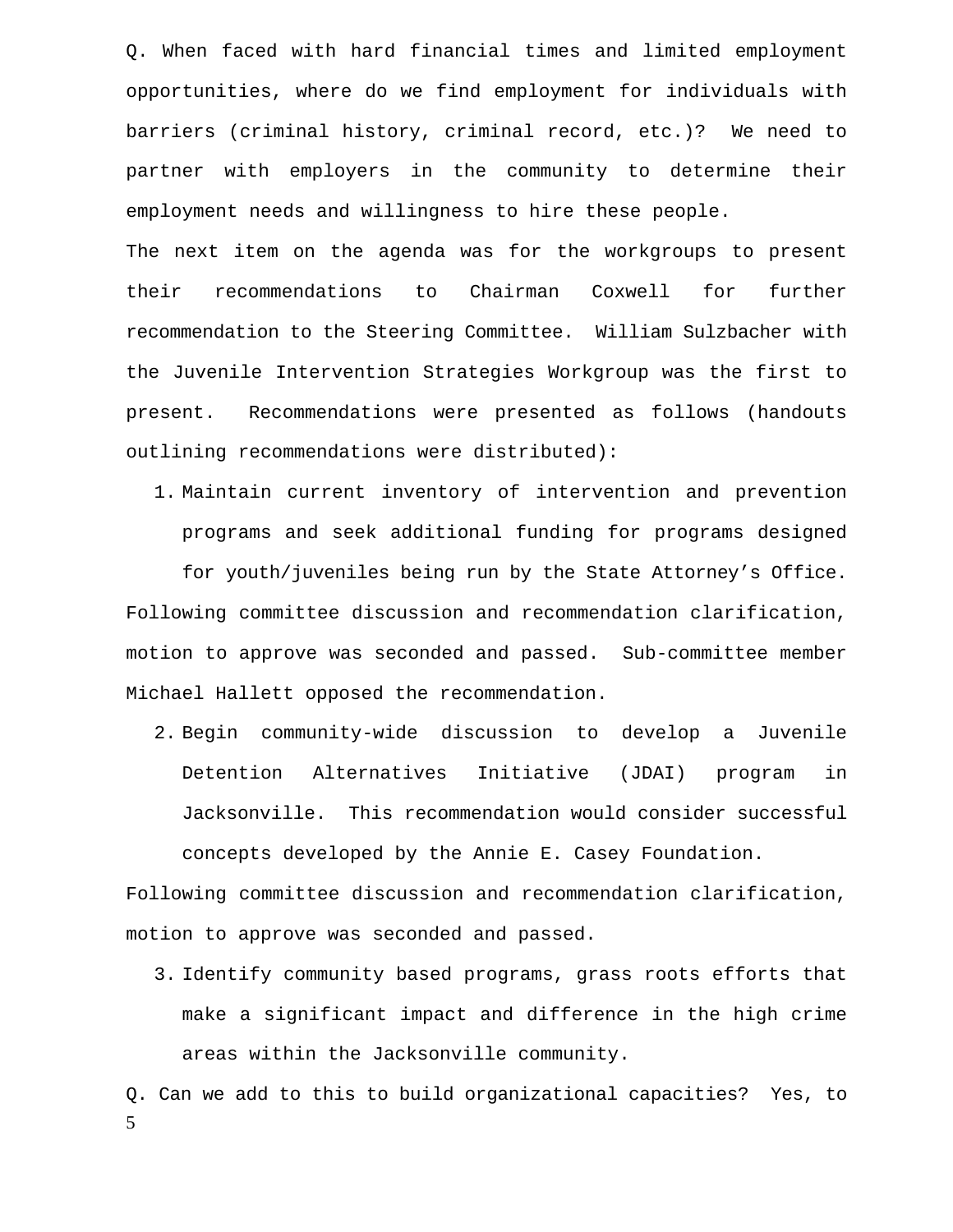add and identify organizations.

The recommendation was verbally amended to add verbiage similar to "and make every attempt to assist the organizations identified to build their capacity". Following committee discussion and recommendation clarification and amendment, motion to approve was seconded and passed.

The sub-committee determined that any organizations mentioned in the recommendations to the Steering Committee would be examples of such organizations, but the recommendations were geared more towards the programs and services and not to the specific organizations exhibited.

4. Develop 20,000 mentors in the Jacksonville community over the next five years.

Discussion amongst sub-committee members determined an amendment to the verbiage of the recommendations to read "Develop up to 20,000 mentors through mentoring programs in the Jacksonville community over the next five years with associated costs as needed".

Q. Have there been any strategies identified to encourage mentoring in the community? The strategy would have to be a commitment by the community and community leaders.

Following committee discussion and recommendation clarification, motion to approve was seconded and passed. Once again, organizations listed within the recommendation were only examples of existing organizations with programs in place.

5. Encourage more funding within the community for the 2-1-1 Call Center, a United Way program.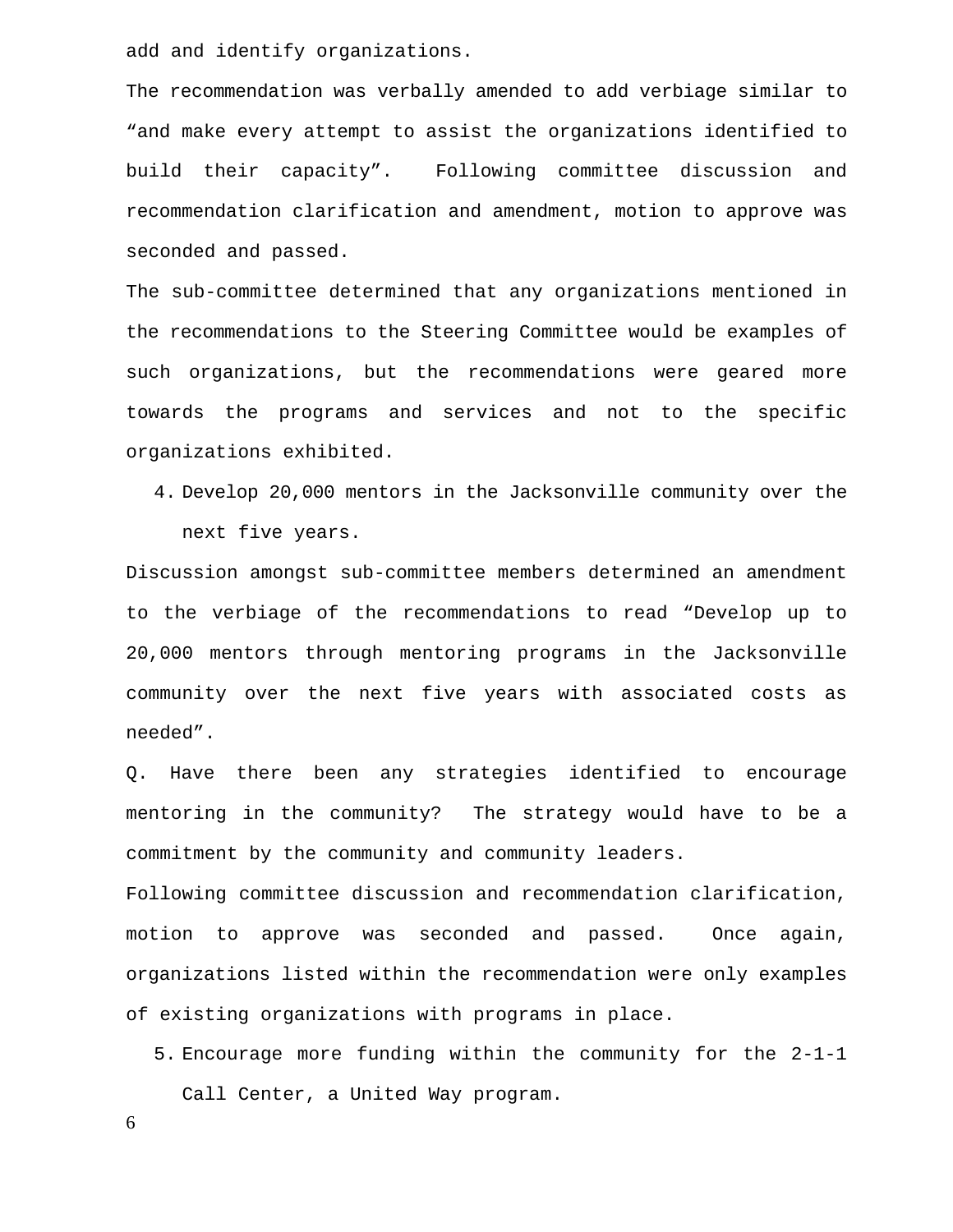Q. Would it be possible to change the recommendation to read something in the way of "Identify ways to assist in community awareness of the 2-1-1 call center and encourage community use"? Yes.

Following committee discussion and recommendation clarification and amendment, motion to approve was seconded and passed.

6. Identify mental health issues and solutions for troubled juveniles.

Following committee discussion and recommendation clarification, motion to approve was seconded and passed. Once again, organizations listed within the recommendation were only examples of existing organizations with programs in place.

William Sulzbacher concluded his workgroup's recommendations, and Chairman Coxwell thanked them for their efforts.

Kevin Gay with the Adult Re-Entry Strategies Workgroup was the next to present. Recommendations were presented as follows (handouts outlining recommendations were distributed):

1. Jacksonville Re-entry center (portal of entry for all felony offenders)

Q. When would this be on track to begin? Many of these programs and services are in place not, but are not centralized and are limited.

Following committee discussion and recommendation clarification, motion to approve was seconded and passed.

2. Ready4Work Re-Entry Program

7 Some sub-committee members were opposed to naming this specific program as a recommendation while others were supportive due to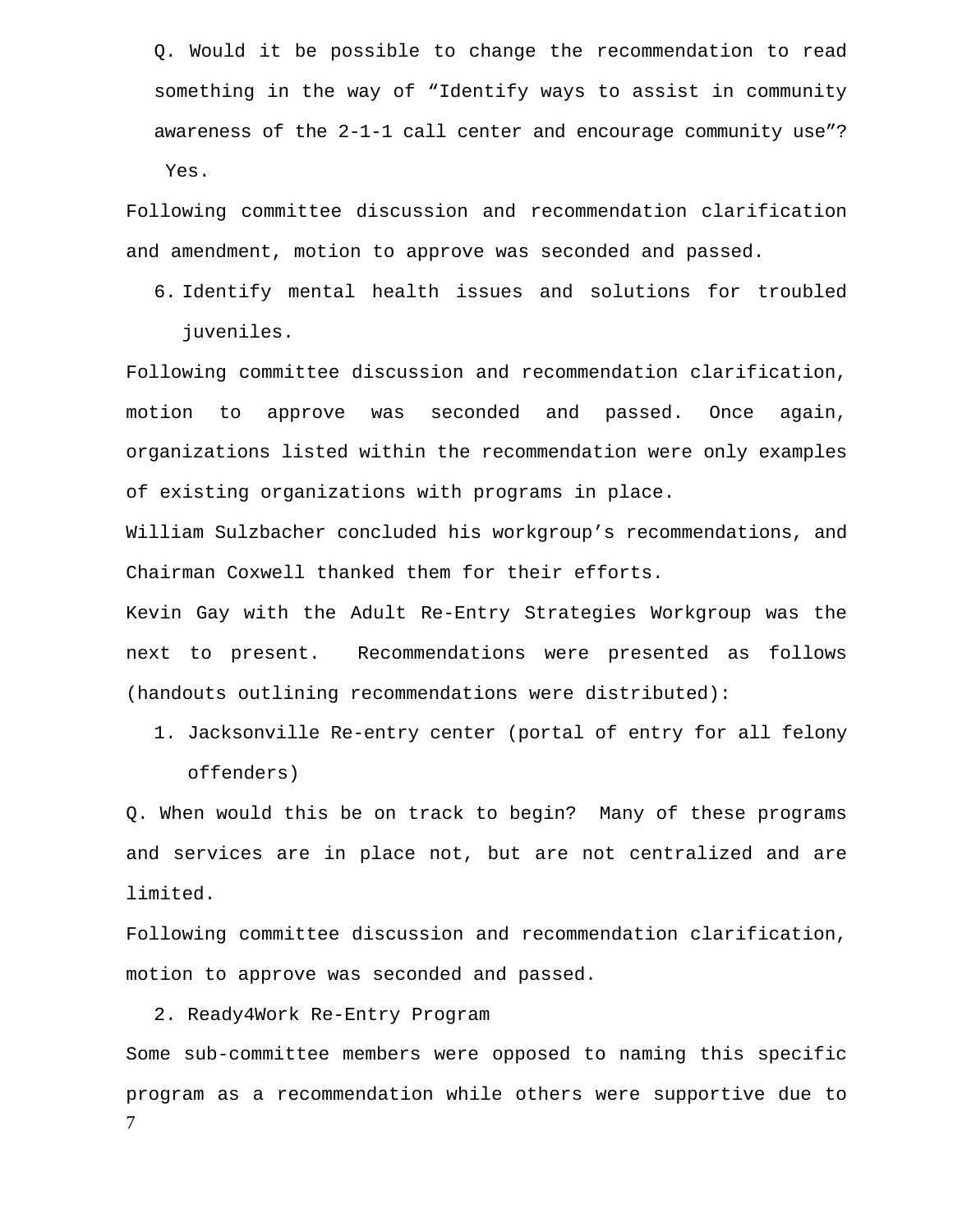the continued success of the program. It was determined that the ultimate language to be submitted to the Steering Committee would be consistent with the other recommendations where Ready4Work is an example of an organization with the type of programs being recommended.

Following committee discussion and recommendation clarification and amendment, motion to approve was seconded and passed.

3. Identify leaders in the community that could partner with Jacksonville Journey efforts. Look to utilize city facilities/community centers to reach citizens in areas of highest need.

Request to change "could" to "would". Following committee discussion and recommendation clarification and amendment, motion to approve was seconded and passed.

4. Explore opportunities to expand re-entry services to the pretrial population to allow judges another disposition option. Q. Is this something that is currently being handled or could be handled by JSO Pre-trail Services? Yes, please include wording to involve JSO Pre-trial services in this recommendation. Following committee discussion and recommendation clarification and amendment, motion to approve was seconded and passed.

5. Make direct efforts to lobby Jacksonville employers to hire ex-offenders.

Following committee discussion and recommendation clarification, motion to approve was seconded and passed.

8 6. Expand operation of Drug Court and/or Re-entry Court. Q. Could this recommendation also include Mental Health Court?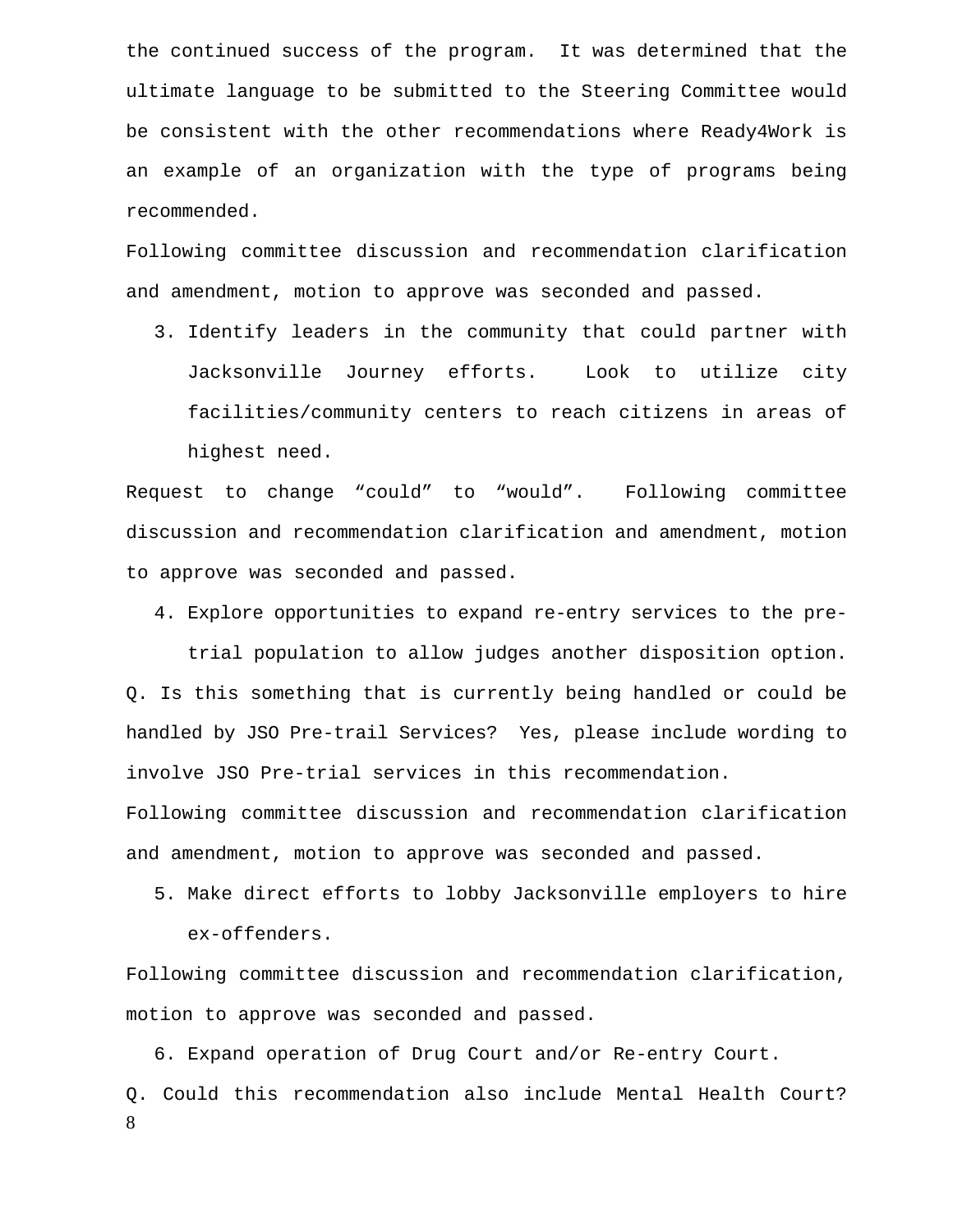Yes, we will amend the recommendation to include Mental Health Court.

Following committee discussion and recommendation clarification and amendment, motion to approve was seconded and passed.

7. Recommend that the City of Jacksonville make specific efforts

to hire ex-offenders.

Following committee discussion and recommendation clarification, motion to approve was seconded and passed.

Kevin Gay concluded his workgroup's recommendations, and Chairman Coxwell thanked them for their efforts.

Lad Daniels with the Employer/Employment Strategies Workgroup was the next to present. Recommendations were presented as follows (handouts outlining recommendations were distributed):

- 1. This recommendation has two components with the same purpose:
	- a) Create a matrix/inventory of organizations and the programs/services each offers for ex-offenders
	- b) Create a matrix/inventory of organizations and the programs/services each offers for intervention

Following committee discussion and recommendation clarification, motion to approve was seconded and passed.

- 2. Request WorkSource to respond to these committee requests to perform the following activities:
	- a) Become the assessment center for the incarcerated. This assessment would be completed upon an individual's entry into the criminal justice system. This would allow for educational and vocational programs to be tailored to the individual's needs.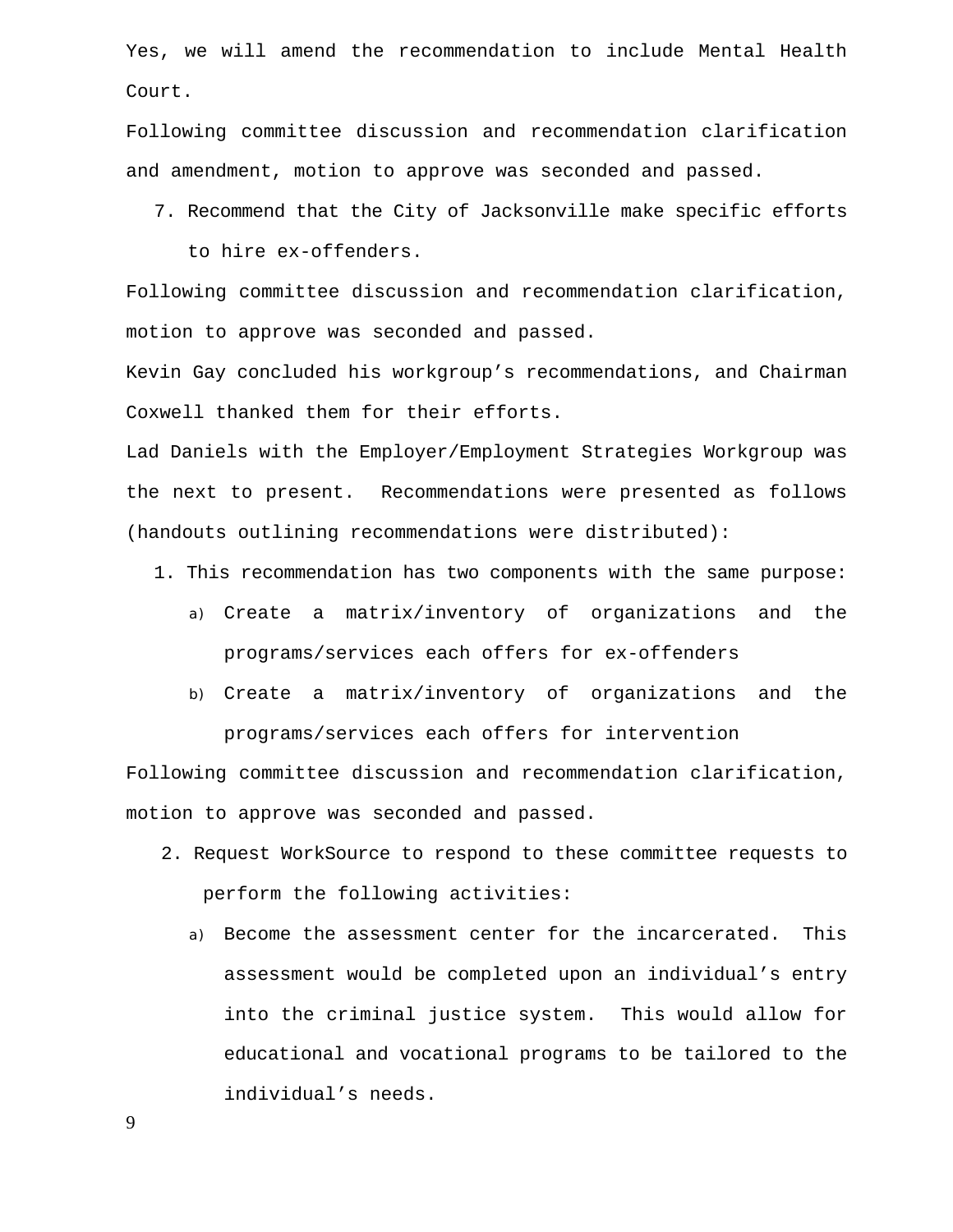b) Serve as an administrator for non-profit organizations dealing with ex-offenders. WorkSource could use its developed skills in obtaining and monitoring federal and state grants targeted to these non-profits. This would free up time for the non-profit to expand its capacity and core mission dealing with ex-offenders.

Director Gordon Bass referred back to the Re-entry Portal services and stated that item 2(a) are services that currently are being handled through the criminal justice system and would be continued through the Re-Entry Portal recommendation. It was suggested that the services provided by WorkSource in this item could be explored as part of the portal process. Item 2(a) was withdrawn.

A motion was presented to accept the recommendation of item 2(b). Motion was seconded and carried.

Lad Daniels concluded his workgroup's recommendations, and Chairman Coxwell thanked them for their efforts.

A summary of all sub-committee recommendations would be compiled and e-mailed to sub-committee members by Wednesday, April 9, 2008 for review. Chairman Coxwell is scheduled to present recommendations to the Steering Committee at the meeting scheduled on Thursday, April 10, 2008.

#### **2. Public Comment**

Loutricia Gibbs Tolbert made a presentation regarding her organization, Die-Rections.

10 William Strubbe spoke to the sub-committee about his plight and barriers faced since being released from prison.